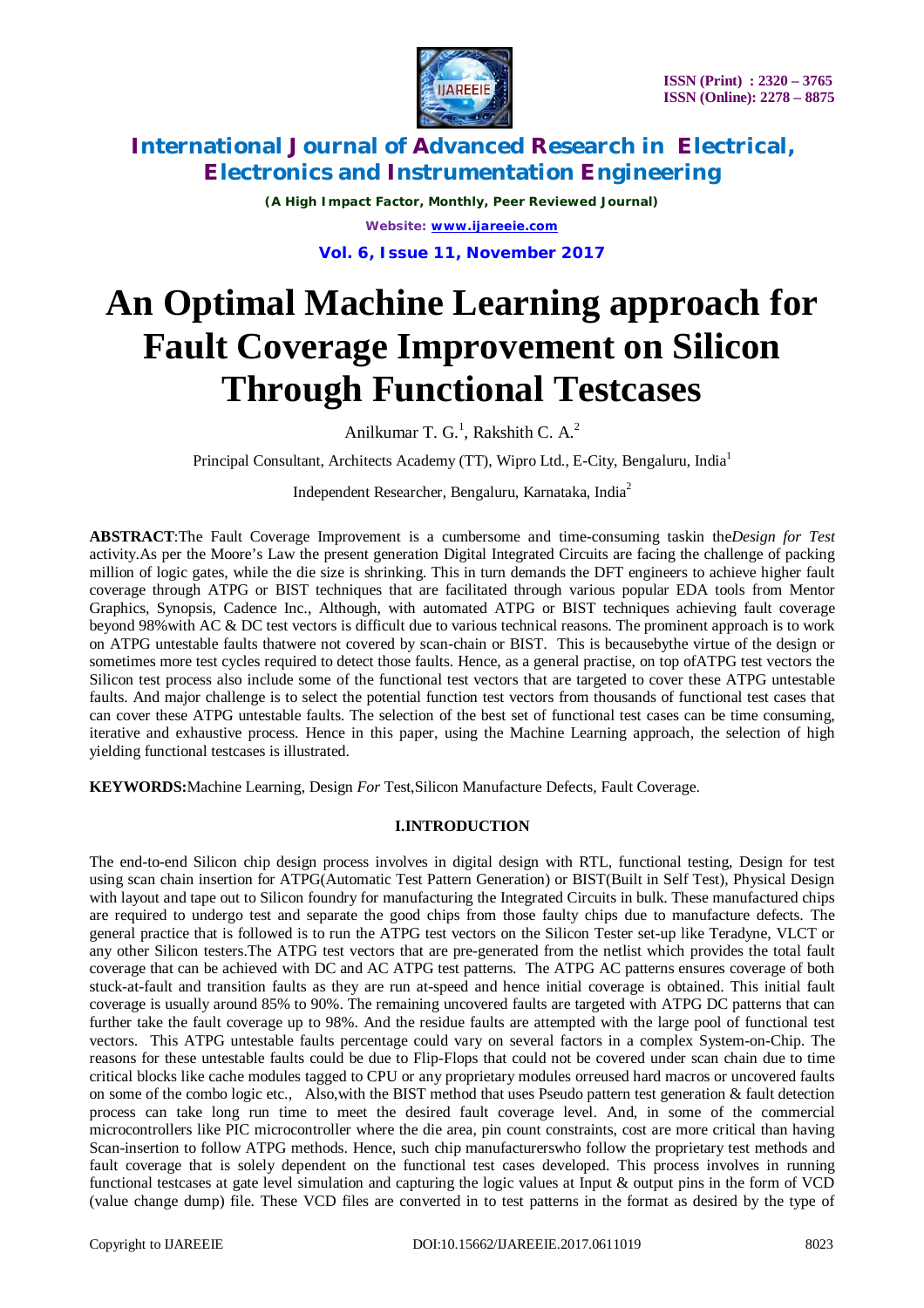

*(A High Impact Factor, Monthly, Peer Reviewed Journal)*

*Website: [www.ijareeie.com](http://www.ijareeie.com)*

#### **Vol. 6, Issue 11, November 2017**

Silicon tester being used.Also, these functional test vectors are fault graded with Fault simulation tool and determines the fault coverage percentage by functional test vectors.

The next challenge is to obtain the maximum fault coverage with the functional test cases of lesser test run time with the constraint of limited tester memory capacity.The cost of testing is significant factor that decides the overall production cost. Apart from number of pins included in testingcost, it is also directly proportional to total test vectors, run time and size of the test vectors. Hence the number of faults detectable for every test vector becomes important on choosing the test vector set that addresses the overall test vector size on tester memory. And total test time per chip is also important especially for the low-cost chip set that are to be sold in million. Also, warranty service can incur huge price when testing quality is not met.Therefore, it is required to have optimum selection of test vectors that ensures maximum fault coverage with less number of test vectors. The total number of functional test cases can be about thousand and each of these functional test vectors may cover majority of faults that are common across multiple test cases. Hence,it is required to have an efficient method to select the high yielding test cases with maximum fault coverage with minimum runtime that can fit inside the available tester memory.The traditional trial and iterative methods are time consuming and hence in this paper we propose optimum Machine Learning method to choose the optimal set of required functional test vectors.

#### **II. METHOD 1: A TRADTIONAL APPROACH**

In the traditional method the system level functional test cases are prioritized based on theirrun time. Because, it is considered that the system level functional test cases with larger run time are expected to cover more number of faults. If we have *N* number of functional test cases and after sorting we get the collection of testcases in order named as *T1,*  $T_2, T_3, \ldots, T_N$ . Then the fault grading is initiated by loading total number of faults on a fault simulator by exciting with test patterns created by test case  $T_I$ that results with certain number of detected faults as  $F_{ID}$  + undetected faults as  $F_{IU}$ . The residueor undetected faults  $F_{I}$  are taken as input fault list for test pattern of  $T_2$ that results in  $F_{2D}$ +  $F_{2U}$ . This process is continued until all the undetected faults get exhausted or till all the testcases get consumed. During this process,notall of test patterns detect the significant number of faults and hence some of these patterns must be discarded because of less yield. And hence this traditional approach of fault coverage improvement does not guarantee the optimization of neither the test vector size nor the test run time.

#### **III. METHOD 2: SUCESSIVE FILTERING METHOD**

This is yet another adhoc method which gives optimum results but at the expense of large iteration run time it takes during successive or bubble filtering fault grading method. In this method, from the *N* number of functional test cases any potential test case say $T<sub>I</sub>$ is chosen and fault grading is initiated by loading total number of faults $F<sub>TU</sub>$  on a fault simulator by exciting with test pattern *T1*that results with certain number of detected faults as *F1D* + undetected faults as  $F_{IU}$  And next step is to load  $F_{IU}$  as input fault list for  $2^{nd}$  round of iteration. In the  $2^{nd}$  round of fault grading iteration the same fault list  $F_{II}$  is taken as common input fault list for all the test patterns except  $T_I$ . As  $T_I$  is already considered in 1<sup>st</sup> round and is moved to potential test pattern basket. The outcome of the 2<sup>nd</sup> round of fault grading with test pattern from  $T_2$ ,  $T_3$  ...  $T_n$  is  $(F_{2D} + F_{2U})$ ,  $(F_{3D} + F_{3U})$ ,  $(F_{4D} + F_{4U})$ ,  $(F_{5D} + F_{5U})$  ....  $(F_{nD} + F_{nU})$ . The test case that has detected more faults in  $2^{nd}$  round is considered as next potential test case after  $T_L$ . Say in this case,  $F_{2D} > F_{3D}$  or  $F_{4D}$  or  $F_{5D}$  or  $F_{nD}$ . So, the test case  $T_2$  that has detected  $F_{2D}$  which is the maximum number of faults is considered as  $2<sup>nd</sup>$  potential pattern. Similarly the process is repeated for  $3^{rd}$  round with  $F_{2U}$  serving as common input faults for all the test pattern from  $T_3$  *to*  $T_n$  that results in  $(F_{3D}$  +  $F_{3U}$ ),  $(F_{4D}$  +  $F_{4U}$ ),  $(F_{5D}$  +  $F_{5U}$ ) ......  $(F_{nD}$  +  $F_{nU}$ ). And the process is repeated to identify the  $F_{xD}$ which is maximum fault detected from one of the  $T_3$  *to*  $T_n$  test pattern say in this case it is  $F_{3D}$  that has yielded from  $T_3$ test pattern*.* This process will be continued till all the undetected faults gets exhausted or till the test cases become obsolete. Hence, in the worst scenario the maximum time to complete the sorting of test pattern is *N!* units of time. Where N is the total time taken by all test patterns  $T_t$  *to*  $T_n$  to complete the fault simulation. The fault simulation time is much higher than the functional simulation run timedone on pre-layout netlist. Because the fault simulator takes 2 rounds in which the  $1<sup>st</sup>$  round is learning process called as good simulation and in the  $2<sup>nd</sup>$  round it involves in checking for every set of test vector if any of the faults can be detected from the set of input faultsthat is called as fault simulation and can take more than 10x time of good simulation based on total number of faults loaded along with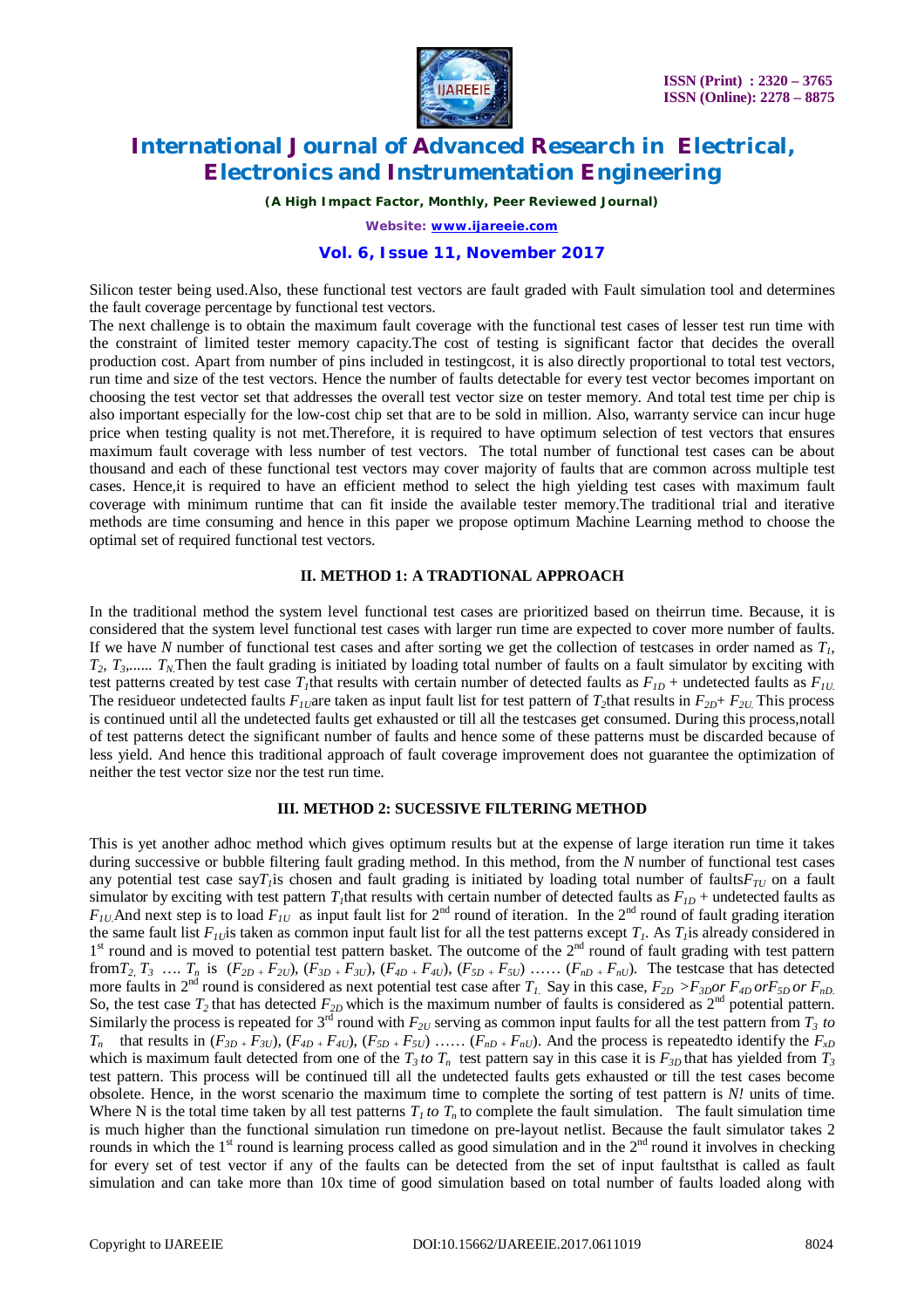

*(A High Impact Factor, Monthly, Peer Reviewed Journal)*

*Website: [www.ijareeie.com](http://www.ijareeie.com)*

#### **Vol. 6, Issue 11, November 2017**

circuit complexity.Although this method gives an optimum result in sorting and prioritizing of test patterns, but it is considered as an exhaustive and time-consuming process.

#### **IV. METHOD 3: PROPOSED BEST APPROACH WITH MACHINE LEARNING METHOD**

In this method we are proposing an efficient automation process in which we can sort out the high yielding test patterns that can reduce the fault simulation time from N! time units to just N time units. To start with all the functional test patterns from  $T_I$  to  $T_n$  are run with fault simulation by loading same set of total faults  $F_{TU}$ . So, the total fault simulation time taken is  $\sum_{i=1}^{n} {T}$ <sup>*n*</sup> $T$ <sub>*n*</sub> which is nothing, but sum of time taken by all test patterns  $T_1$  to  $T_n$  equal to N units of time. As an outcome of this set of fault simulation running with test patterns from  $T_I$  to  $T_n$  we get the fault list set  $(F_{ID} + F_{IU})$ ,  $(F_{2D}$  +  $F_{2U}$ ),  $(F_{3D}$  +  $F_{3U}$ ),  $(F_{4D}$  +  $F_{4U}$ ),  $(F_{5D}$  +  $F_{5U})$  ......  $(F_{nD}$  +  $F_{nU})$ . Considering that the test pattern that has resulted in maximum fault detection say  $F_{ID}$  from test pattern  $T_I$  Then take the undetected faults list of test pattern  $T_I$  that is  $F_{11}$ which is our potential undetected fault list to be covered by identifying potential high yielding test pattern to be chosen from  $T_2$ to  $T_N$ . Unlike in the previous method we do not perform the successive fault simulation in multiple iterations which was found to be exhaustive but very time-consuming method.

A python script is developed that can smartly identify the potential high yielding test patterns without the need of further fault simulation iterations. The logic behind the machine learning script written in python is to compare the fault list of  $F_{IU}$  with  $F_{2D}$ ,  $F_{3D}$ ,  $F_{4D}$ ,  $F_{5D}$  ....  $F_{nD}$  which is done by  $(F_{IU} \sim F_{2D})$ ,  $(F_{IU} \sim F_{3D})$ ,  $(F_{IU} \sim F_{4D})$ , ...  $(F_{IU} \sim F_{nD})$ . With this process, the set that results in lesser number of fault number is considered as next potential test pattern say in this case say  $(F_{1U} \sim F_{2D}) = F_{U2} = \frac{\text{min}}{\text{min}}$  to any other set. The logic statement for sorting in python is written as follows.

*>>>list(set(F1U)- set(F2D)) #that results in FU2min.*

Where *FU2min.* is considered as fault list equivalent to successive fault grading result of *T1 and T2..*

The process is continued with  $F_{U2}$  fault list compared with  $F_{3D}$ ,  $F_{4D}$ ,  $F_{5D}$ ,  $F_{6D}$ & $F_{nD}$  which is done by  $(F_{U2} \sim F_{3D})$ ,  $(F_{U2} \sim F_{3D})$  $F_{4D}$ ), … $(F_{U2} \sim F_{nD})$ . With this process the set that results in lesser number of fault number is considered as next potential test pattern say in this case say  $(F_{U2} \sim F_{3D}) = F_{U3} = 2m \cdot m$  when compared to remaining other set.So, logic statement in python is as shown below

*>>>list(set(FU2)- set(F3D)) #that results in FU3min.*

The machine learning and sorting process through python script continues till  $F_{Ux}$  becomes null/least value or till the stage where the  $F_{Ux}$ - $F_{Ux-1}$  = 0 which means we have reached the saturation stage and hence discard the rest of the test patterns that are redundant.Hence, without need of successive fault grading we can sort out and identify high yielding test patterns that would go on tester for production test purpose.

#### **V. RESULT AND DISCUSSION**

From the Fig 1a& 1b,with *Method 1* it is evident that in the worst scenario, the test vector size can be maximum which is equal to sum of test pattern sizes. But the fault simulation of all test patterns stands at minimum time units.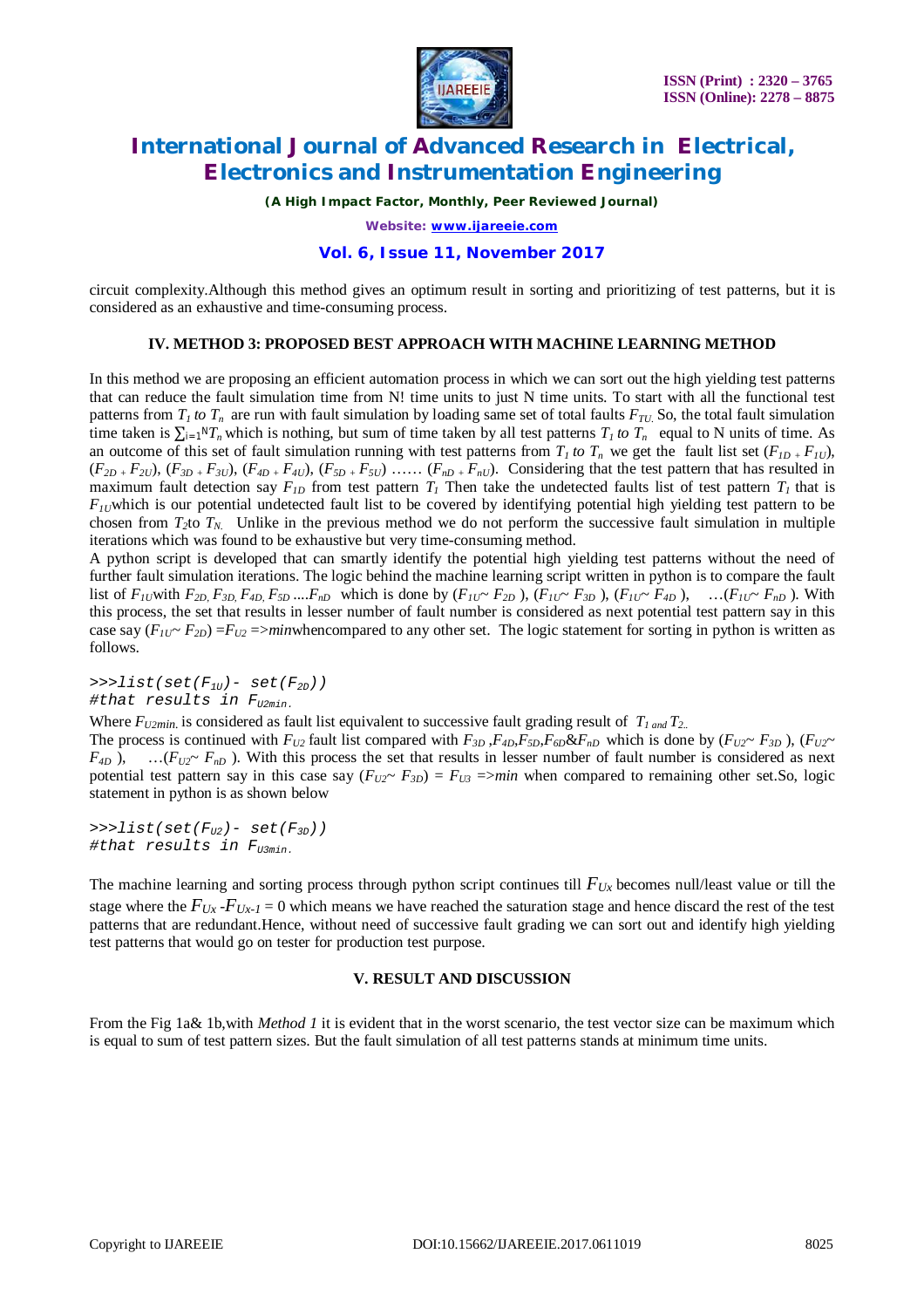

*(A High Impact Factor, Monthly, Peer Reviewed Journal)*

*Website: [www.ijareeie.com](http://www.ijareeie.com)*



### **Vol. 6, Issue 11, November 2017**

From the Fig 2a & 2b,with *Method 2* it is evident that the optimum test vector size can be achieved but the fault simulation and sorting of all test patterns time is maximum (factorial of N time units- $>$  N!)



From the Fig 3a & 3b,with *Method 3* it is evident that the optimum the test vector size can be achieved same as *Method 2* and the fault simulation and sorting of all test patterns time is also minimum (just equal to N time units)